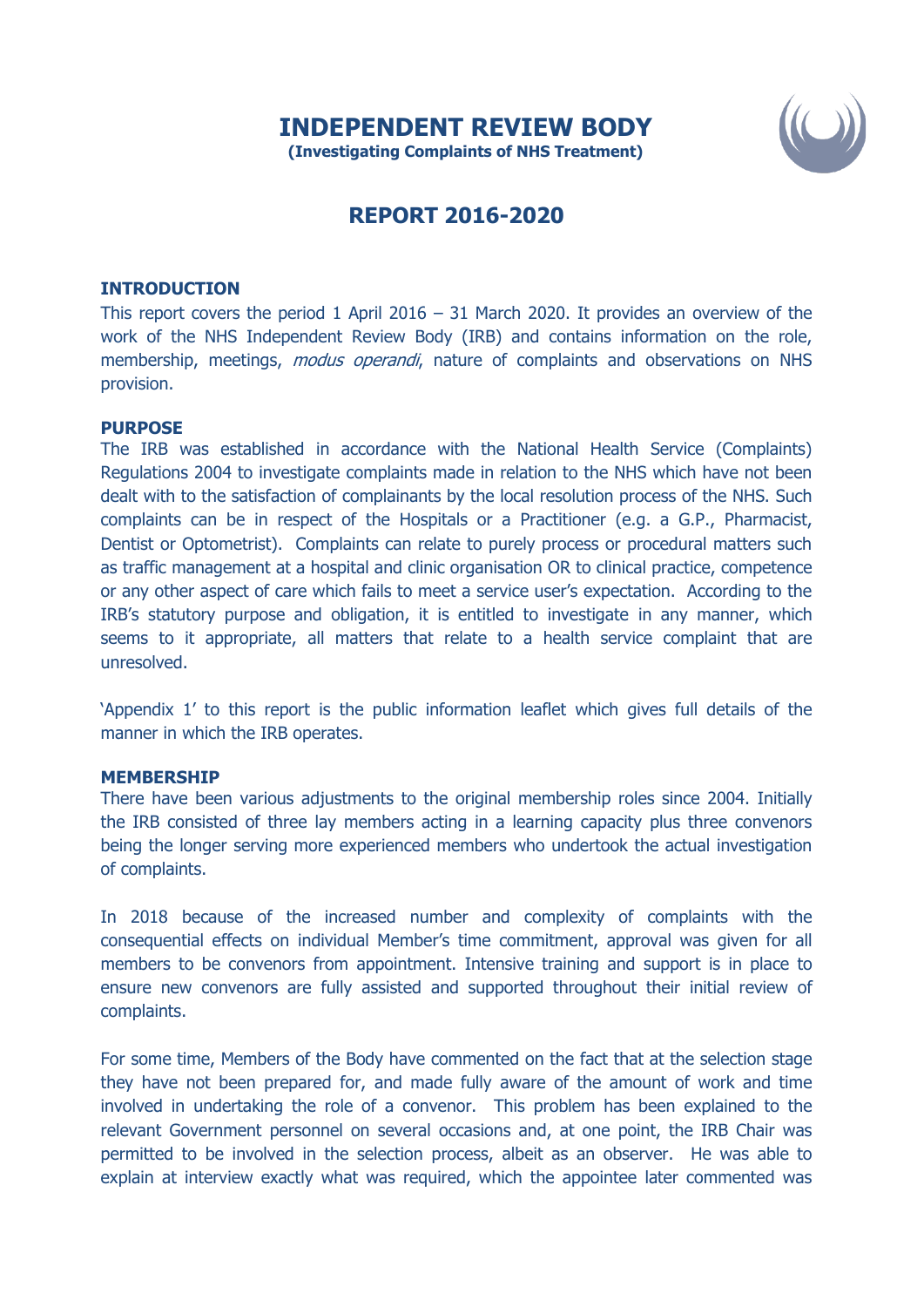extremely helpful. The arrangement was discontinued until March 2020. During this period, following misunderstandings at interviews held in September 2019, the convenor appointed, being advised fully at the initial welcoming and explanatory IRB meeting of the commitment, resigned before duties had commenced. As a postscript, it should be noted that the Chair of the IRB took a full part in two interviews held in April 2020 which was considered should be the way forward for new appointments.

Over the period there have been several changes in the membership as set out in the table below; the highlighted names are those currently in post.

| <b>Member's Name</b>       | <b>Role</b>                                                                                                 | <b>Date of Resignation/</b><br><b>Expiry of Term of Office</b>  |
|----------------------------|-------------------------------------------------------------------------------------------------------------|-----------------------------------------------------------------|
| Chris Barr                 | Appointed Lay Member 02.01.2014<br>Convenor 01.03.2017-17.06.2018;<br>thereafter Lay Member                 | Resigned 01.01.2019 at end of 1st<br>term                       |
| <b>Colin Brown</b>         | Appointed Lay Member 16.02.2012<br>Convenor 01.01.2015                                                      | Resigned 15.02.2017 at end of 1st<br>term                       |
| <b>Philip Dunne</b>        | <b>Appointed Convenor 28.10.2019</b>                                                                        | Expiry (first term) 27.10.2024                                  |
| <b>Andy Guy</b>            | Appointed Lay Member 02.01.2010<br>Convenor 01.01.2012<br>Vice Chair 07.01.2013<br>Chair 14.10.2013         | Resigned 12.10.2019<br>(2nd term expiry 01.01.2020)             |
| <b>Brian Holt</b>          | Appointed Lay Member 02.01.2013<br>Convenor (4th) 01.04.2015<br>Vice Chair 01.04.17<br><b>Chair 09,2019</b> | Expiry (second term) 01.01.2023                                 |
| <b>Helen Kneale</b>        | Appointed Convenor 06.02.2019                                                                               | Expiry (first term) 05.02.2024                                  |
| <b>Harry Messenger</b>     | Appointed Lay Member 02.01.2015<br>Convenor 01.03.2017                                                      | Resigned 05.08.2019<br>(1st Term expiry 01.01.2020)             |
| <b>Francis Masserick</b>   | Appointed Lay Member 01.02.2011<br>Convenor 01.01.2014<br>Vice Chair 13.10.2014                             | Resigned 31.03.2017<br>(2 <sup>nd</sup> Term expiry 28.01.2021) |
| <b>Heather Norman</b>      | Appointed Lay Member 28.02.2017<br>Convenor 01.02.2019<br><b>Vice Chair 10.01.2020</b>                      | Expiry (first term) 01.03.2022                                  |
| <b>Jeremy Theobald</b>     | Appointed Lay Member 28.02.2017<br><b>Convenor 18.06.2018</b>                                               | Expiry (first term) 01.03.2022                                  |
| <b>Geraldine Watterson</b> | Appointed Convenor 28.10.2019                                                                               | Resigned 10.01.2020<br>(1st term expiry 27.10.2024)             |

## **MEETINGS**

Business meetings take place quarterly and extra events are arranged when deemed necessary; for example, to assist new members, case study meetings can be held. Each IRB member is totally independent in reaching decisions on complaints, albeit as witnessed at meetings the IRB operates together as a supportive team.

Whilst meetings focus on the status of complaints and domestic matters such as the updating of IRB procedures, related subjects are discussed. For example, the revision of the complaints scheme as referred to in the National Health and Care Act 2016 and the subject first considered some six plus years ago concerning the possible integration of the NHS Independent Review Body and Social Care Review Body [established 2011].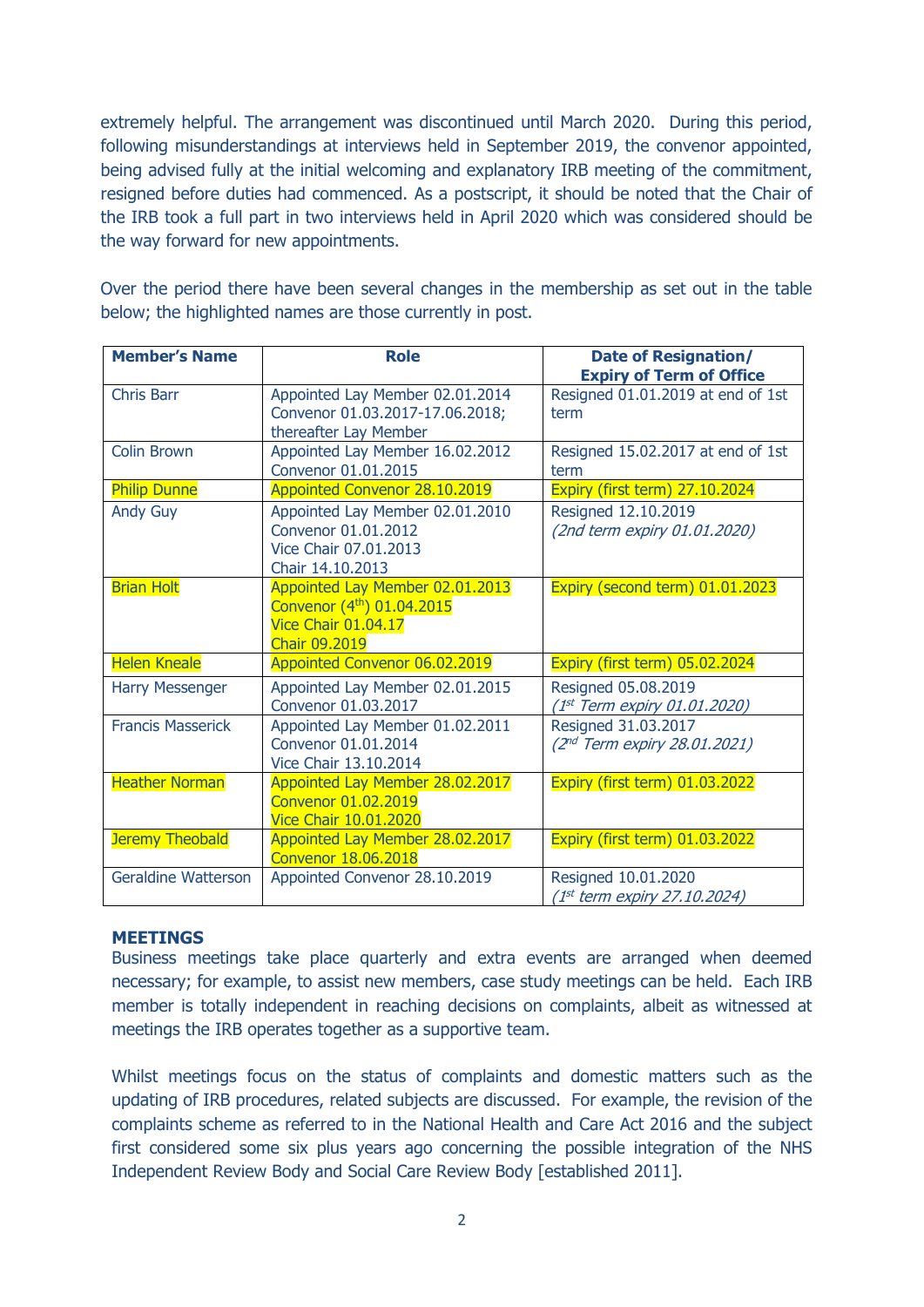Where it is considered helpful, relevant DHSC personnel are invited to attend meetings including: -

15.04.2016 Dr Malcolm Couch, then Chief Executive, DHSC

October 2016 Ms Amanda Craig, Director of Strategy and Policy, DHSC, provided pre to Oct 2017 meeting updates on the current NHS initiatives

- 13.01.2017 Mr Paul Edge, Information Officer, DHSC
- 06.04.2017 Ms Gaye Miller, DHSC Head of Information and Records Management, regarding the Government's digital Strategy to scan and digitise medical records in order to enable faster access to patients' records.
- 14.07.2017 Mr Gary Williams, in his role as DHSC Project Manager, overseeing the implementation of the DHSC Digital Record
- 12.10.2018 The Hon. David Ashford, MHK, Minister for Health & Social Care
- 01.02.2019 Ms Nicci Igoea, Healthcare Review Manager in respect of the Sir Jonathan Michael Review

## **ATTENDANCE AT EVENTS**

The IRB has earlier in the period participated in various events: DHSC Quality Strategy Presentations, Patient Safety Conferences, and various Noble's Hospital in-house training modules. Similarly, presentations on the role and remit of the IRB have been given to NHS Staff.

It is hoped that such interaction will result in a greater understanding of the IRB's role as well as an appreciation by Members of the challenges being encountered by DHSC staff.

## **NATURE OF COMPLAINTS**

As referred to previously, it is notable that the contents and complexity of complaints presented to the IRB have increased significantly since its inception. This appears to be due to a number of factors: the growth in the Island's population with a high percentage of older people requiring greater clinical intervention, the more litigious nature of people with less faith in the professions; for example, the expectation that the medical profession should be able to diagnose quickly and avoid adverse results. As the Public becomes more aware of its rights and the standard of service that should be provided by the NHS, they are not prepared to tolerate what they consider is second-rate care and treatment.

The considerable and ongoing changes to the mode of operation of the DHSC in general, and noticeably the Health Services, with upheaval in staff structure and organization, has been reflected in the review of complaints. Hence in some quarters there does appear to be a lack of knowledge of the role of the IRB and the correct procedures to be followed. This has had an adverse effect on individual complainants who consequently are wrongly advised.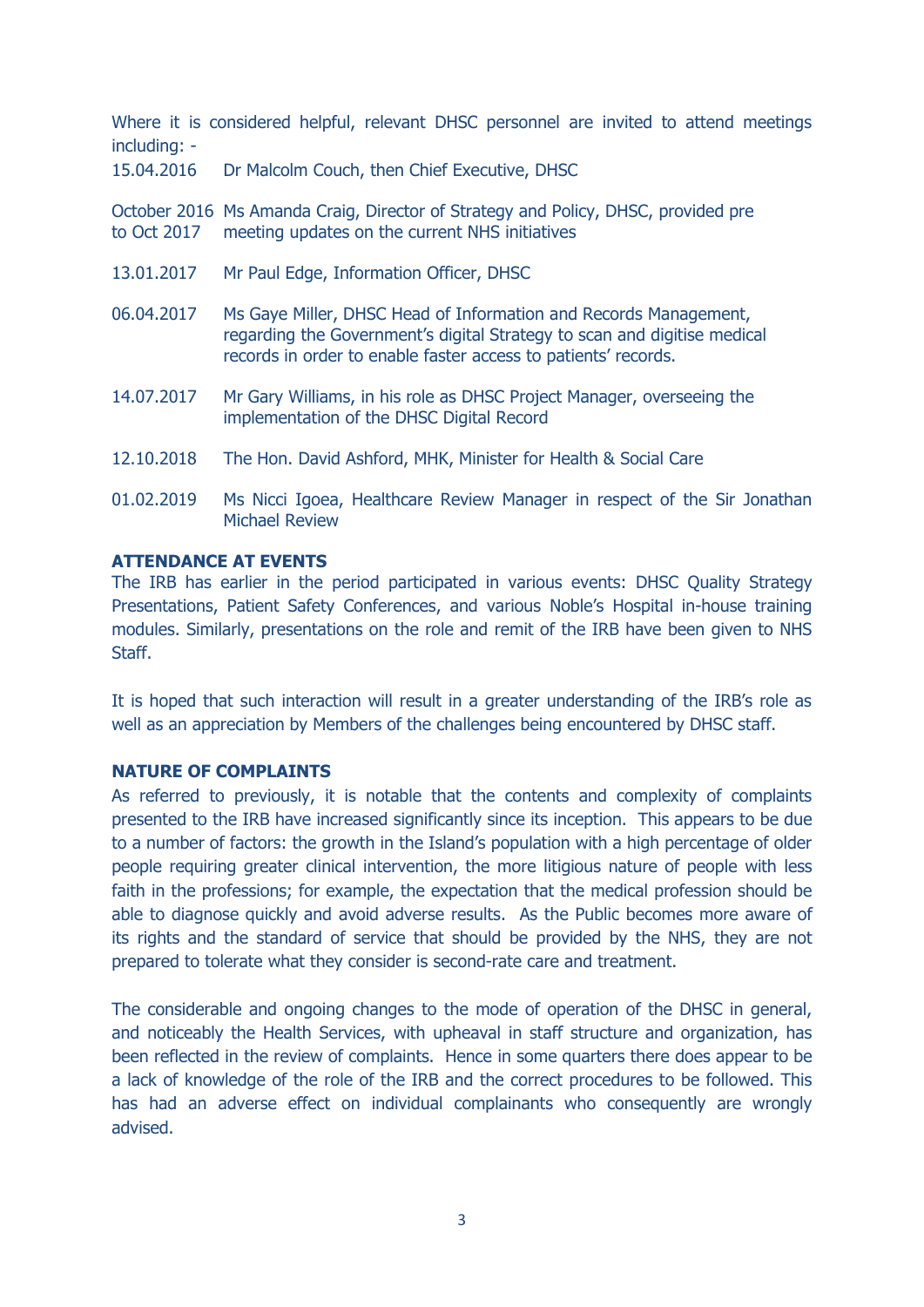Additionally, in the view of the IRB, there is a less effective performance of the local resolution system on complex and contentious cases. This is reflected by the number of hours each Convenor spends in examining often several hundred pages of medical records, notes, letters, emails, and other supporting material. There are regularly more points in cases that require additional information from clinical personnel and further clarification from complainants, which result in a longer time spent analysing the contents and inevitably delays in completing reports. Indeed, the quality of investigations at local level resulted in Dr Malcolm Couch, then DHSC Chief Executive, issuing a Department-wide checklist on how to undertake the review of a complaint together with the procedure to be followed when compiling a complaint management file. It is apparent that this directive has not been fully followed and, possibly due to staff resources/changes within one Division, documentation received by the IRB has been incomplete. As a consequence many recent IRB reports have included a recommendation that best practice needs to be followed in dealing with complaints at local level including recording meticulously the processes undertaken and providing to the IRB exact copies of all papers.

## **Recurrent factors in complaints**

**(a) Communication:** This is apparent in a number of areas of service provision: between Consultants on Island and those based in tertiary centres in the UK; between different clinical specialties; between Hospitals and GPs and different parts of the health and social service with electronic records not accessible to all; between patients and clinicians; and between complainants and those overseeing complaints. Regarding the latter, it is apparent that some complaints would never have reached the IRB if such interaction had been effective.

**(b) Tertiary Care:** There does not appear to be a central strategy for monitoring arrangements whereby care is supplied for Island residents in UK Hospitals/Units. In this connection, on occasion flights to the UK for appointments are cancelled at the last minute resulting in already paid-for flights not being utilised. Also, where patients have attended, the requisite Isle of Man records have not been available for the receiving Consultant.

**(c) Care Pathways:** These are not available or clearly defined with policies/protocols non-existent or out of date. Leaflets on display for the public are similarly often not available or out of date.

**(d) General Dental Services:** This service appears to be managed without a clear knowledge of the limits of the operation, with NHS and private dental treatment being offered side by side, leading to much confusion.

**(e) Lack of Uniformity:** It is apparent that there is a lack of uniformity across all areas with no consistency in health care provision.

## **DIGEST OF COMPLAINTS**

The status of cases reviewed during the period of this report is attached as 'Appendix 2'. As will be appreciated, arrangements for investigating complaints are ongoing and do not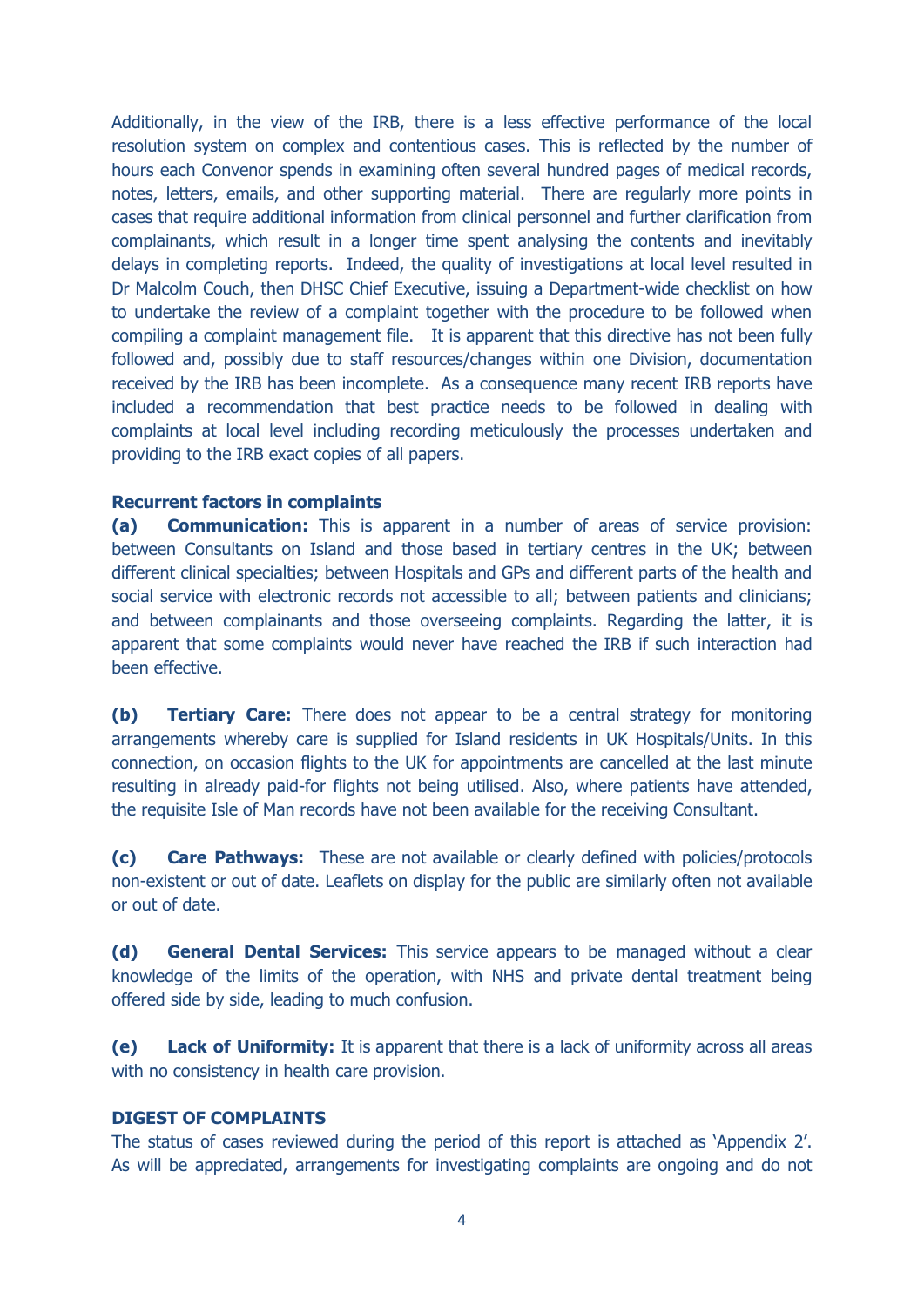fall neatly into a yearly cycle. Complaints made or received in one year may not always be resolved within that year, and year on year comparisons are rarely easily made. Similarly, IRB data may not be readily comparable with records kept by NHS Units for similar reasons.

The recommendations by the IRB for DHSC action can cover a whole gamut of service areas and patient experience. Whilst confidentiality aspects do not allow the full facts of issues considered by the IRB or in which specific environment, set out below is a synopsis of recommendations from the IRB which have resulted in action by DHSC service providers to improve and amend arrangements for its service users. It is emphasized that these were in relation to incidents in specific areas of care and not to the whole of DHSC remit.

- Record keeping and documentation
- Transfers/arrangements for Tertiary Care
- Revision and introduction of new protocols, schemes and pathways
- Updating to comply with NICE guidelines
- Introduction of statistical information for future comparison
- Modification of rota plans
- Increases in training programmes to assist staff knowledge
- Additional purchase of equipment
- Communications with patients and relatives

The IRB has taken note that, following the issue of the Sir Jonathan Michael report, the resultant introduction of Manx Care will seek with the Department of Health and Social Care the continuous improvement in the quality of services provided to the service user who will be central to all initiatives. It is within this area that the IRB can continue to play a positive role in advancing the promotion of enhanced care.

Burn

Brian Holt Chair, NHS Independent Review Body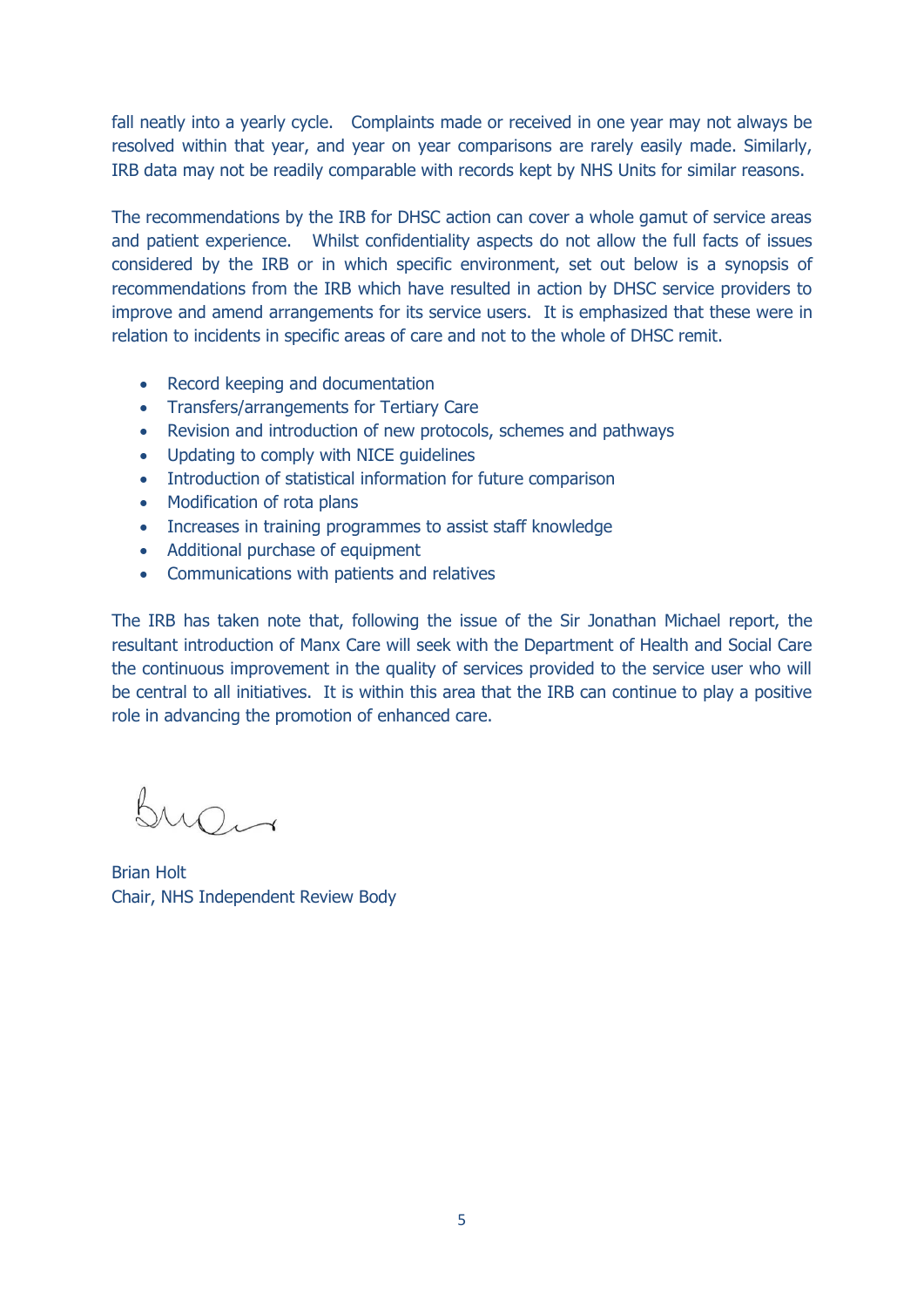## **Appendix 1**

# **INDEPENDENT REVIEW BODY**



 **(Investigating Complaints of NHS Treatment)**

## **P.O. BOX 281, DOUGLAS, ISLE OF MAN, IM99 2SH email: nhsirb@manx.net**

## **INFORMATION**

#### **Who we are**

We were set up by Government in accordance with the National Health Service (Complaints) Regulations 2004 to provide an independent complaint handling service for complaints that have not been resolved by the National Health Service (NHS) in the Isle of Man.

We are not part of Government or the Isle of Man NHS. We consider all complaints impartially, neither acting as a defender of the service provider nor as an advocate of the complainant.

#### **Our Members**

We are appointed by the Isle of Man Council of Ministers in accordance with the NHS (Independent Review Body) 2004 Regulations and consist of six members, who come from diverse professional backgrounds and bring a wide range of experience.

We are totally independent lay citizens and are not permitted to be or have been healthcare professionals. We are able to seek advice on clinical information from an expert.

We do not have an office. We are supported by a Clerk, who is not a Government employee, and who, like the members, works from home.

#### **What to do before you come to us**

You should raise your concerns regarding care and treatment early on with the NHS provider, i.e. Dentists, General Practitioners, NHS Hospitals, Optometrists, Pharmacists and all those supplying a service under the NHS. It may be that it will be possible to sort the problem quickly.

Where this is not the case, your complaint should formally be directed to the relevant service provider, e.g. Hospital, who will look at the matters raised and take steps to resolve whether via conciliation, mediation, or other means. This process is called 'local resolution'.

Details of whom to contact is contained in the leaflet entitled 'Complaints Procedure for Health Services – A Patient's Guide' which can be obtained from the Department of Health and Social Care public reception areas or can be found on the Department's website under the side heading 'Complaint and compliments'.

#### **When to complain to us**

You can complain to us when 'local resolution' has been unsuccessful and if you are not happy with the way in which your complaint has been handled by the NHS.

You may consider the investigation by the NHS was inadequate, incomplete or unsatisfactory.

You may have reason to believe that the underlying issues, which led to the complaint, have not been fully uncovered or understood. You may believe that the response from the NHS did not address all the issues raised in the complaint.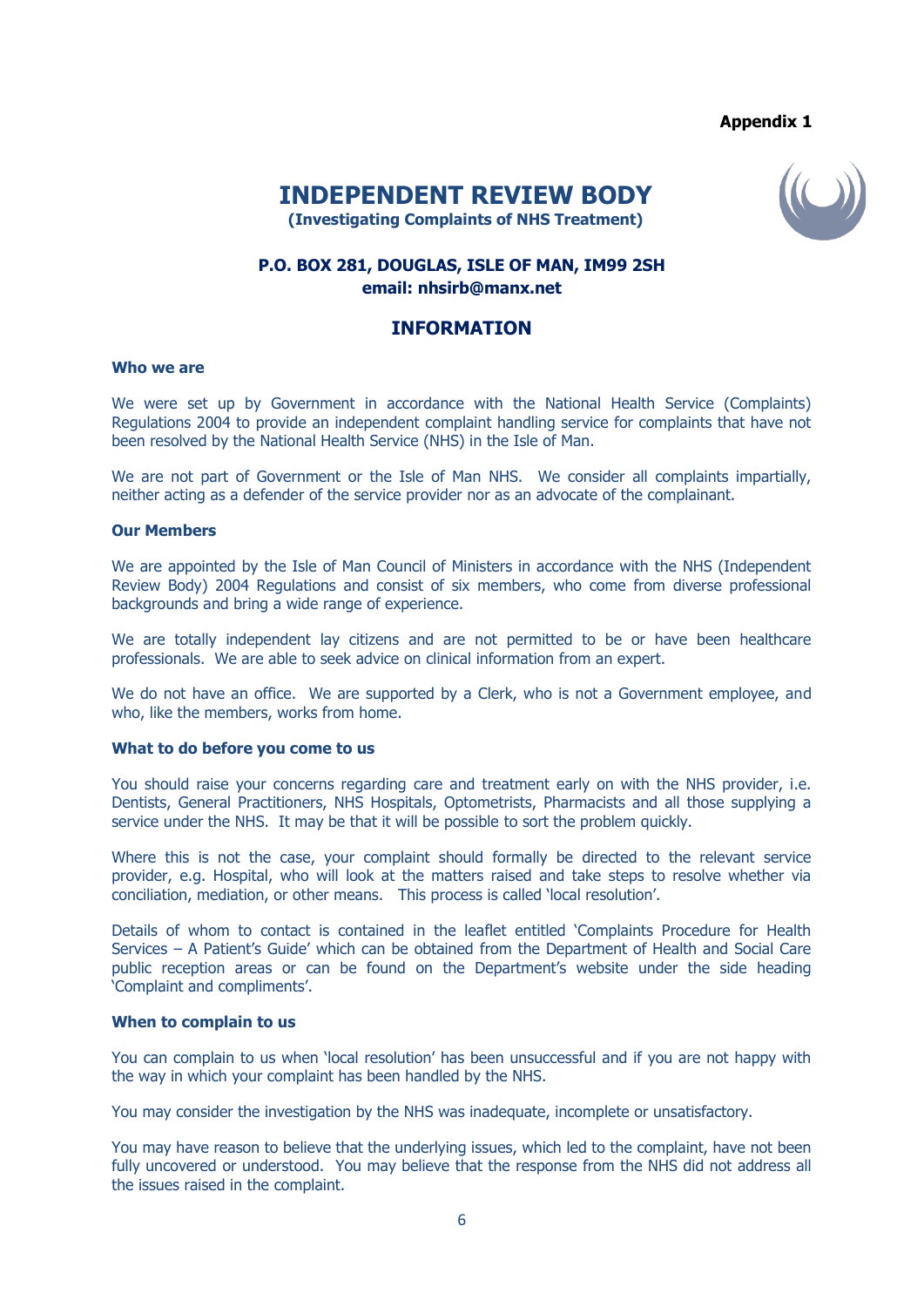## **Time limits**

It is a good idea to get your complaint to us as soon as possible and **within 28 days** after you have had a final response from the organisation with which you are not happy.

Normally, if we receive a complaint outside this time limit, we cannot investigate. However, the Regulations do allow some flexibility and in certain circumstances we may be able to investigate even if your complaint is outside this time limit.

If you were not able to complain to us in time, please explain what happened to delay contacting us and we will decide whether it is still possible to investigate.

#### **Who can complain to us**

A current or former patient.

Someone on behalf of a patient (eg a relative or carer) where the patient has given consent. Someone on behalf of a patient where the patient has died, is a child, or is unable because of mental or physical incapacity to make the complaint themselves.

Visitors or family members who are unhappy with the service they have received.

#### **How to lodge your complaint**

You should contact us at either of the addresses at the beginning of this leaflet giving your full name, postal and e-mail addresses and date of birth. Where you are complaining on behalf of another individual, also list their full name, postal and e-mail addresses, date of birth and your relationship to that individual, e.g. mother, son, friend, etc.

You should explain the issues about which you are complaining, the dates they occurred and which service they concern.

You should give particulars as to which parts of the complaint you consider have not been addressed by the service provider.

If you are able to do so, you should include copies of any related documentation.

#### **What we can and can't do**

We can

- 1. investigate complaints concerning care and treatment provided under the National Health Service but we cannot review complaints regarding treatment supplied under a private arrangement.
- 2. investigate all complaints but not those where legal proceedings have commenced.
- 3. make recommendations to put things right, but we cannot award compensation or make recommendations about staff disciplinary action.
- 4. ask the NHS to improve its services to avoid the same things happening again. This includes asking the organisation to review its policies or procedures, guidance or standards.

#### **How we deal with complaints**

**Step 1** When we first receive your complaint we have to make sure that it relates to NHS provision, that you have been through the service provider's own complaint process already, that you have the patient's permission to make the complaint and that your complaint has been received within the specified time limit or there is a valid reason for the delay in submission.

**Step 2** We will acknowledge receipt of your complaint and send an explanatory letter. You will be asked to complete and return consent forms for the IRB to receive copies of the relevant NHS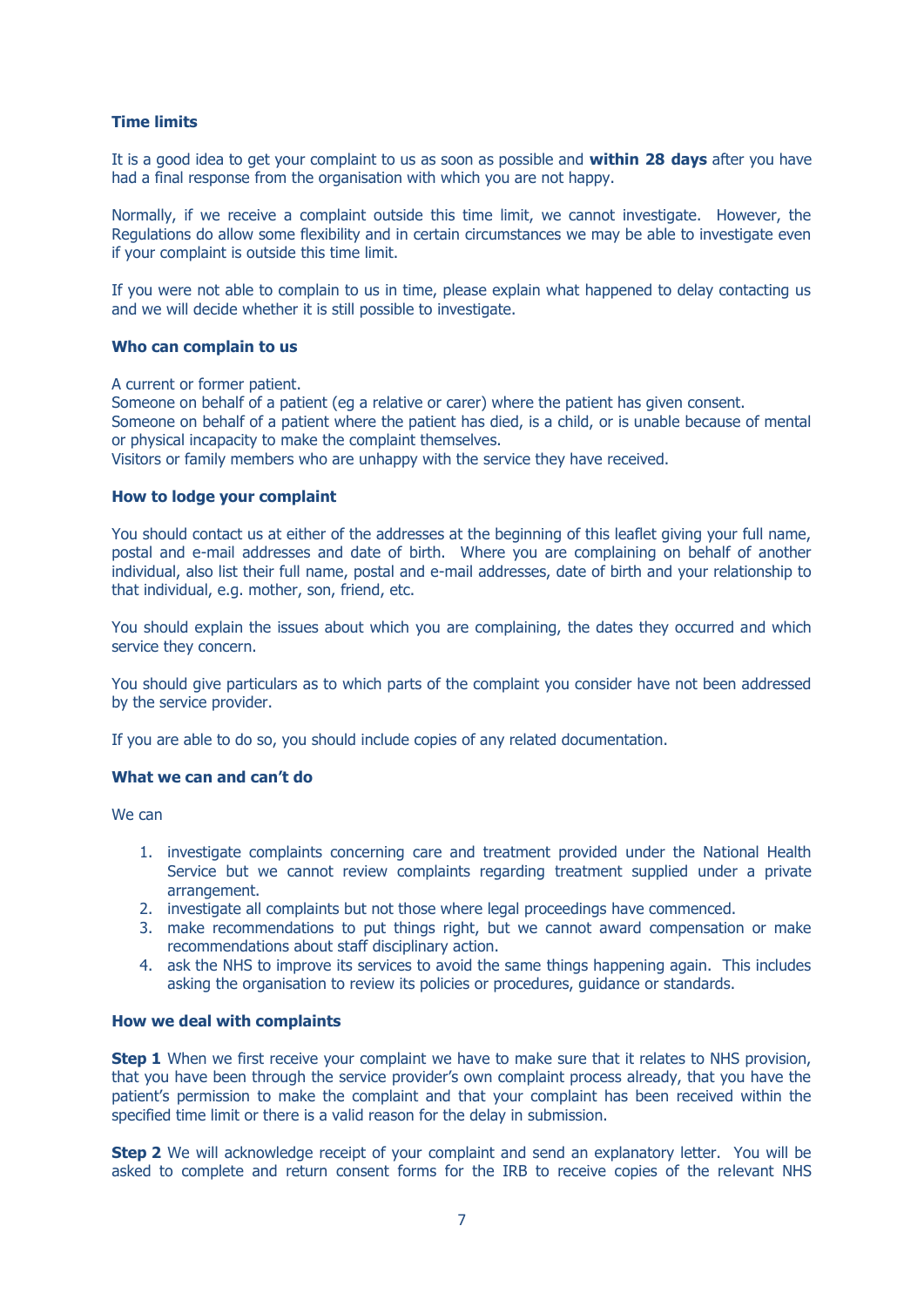records. The copy files will then be requested from the NHS; the photocopy process can take up to eight weeks.

**Step 3** Your complaint will be allocated to one of the IRB members (convenors) who will consider the material you have provided and all the documentation received from the service provider including its file containing particulars of how the complaint has been managed.

**Step 4** The convenor will investigate what has happened and may request additional information from you or the NHS. Current NHS guidelines will be considered and, where necessary, independent expert advice will be sought. A convenor can decide to uphold your complaint, reject your complaint, refer the matter back for further action as part of local resolution or call for an Independent Review Panel.

(Please note a Panel is only established where it is deemed that the issues raised need further investigation to determine the facts and will involve your attendance and that of the relevant NHS staff as well as any required independent clinical experts. A Panel report will be issued containing details of the proceedings, the decision and any recommendations. The complaints process ends following the NHS Provider's response to the Panel's report.)

**Step 5** You and the NHS Provider will receive a copy of the report containing the convenor's decision and, where applicable, any recommendations as to how the service can be improved.

**Step 6** Should you be unhappy with the contents, you can appeal within 28 days for review by a second IRB convenor. You should explain fully why you are requesting a second review and with which aspects of the first convenor's report you disagree. In such circumstances, the second convenor will examine the facts and provide a report on findings.

**Step 7** Where recommendations are made for improvements to the service, the NHS is required to respond to the IRB and the complainant listing the action to be taken and when completed.

You will be kept fully informed throughout the IRB process.

**COMPLAINTS PROCEDURE COMPLETED** The complaints procedure ends at **Step 7**. There is no further appeal process or recourse to any other Body or Organization.

#### **What you can expect from the review of your complaint**

The IRB is committed to resolving complaints in a fair and consistent manner for both you and the NHS. Where necessary it will seek an explanation and acknowledgement of what went wrong, action to put matters right and, where warranted, an apology. It may recommend changes in the way the service is provided to avoid a recurrence in the future and that lessons are learned where things have gone wrong.

#### **Further advice and support**

The above gives an overview of the role and remit of the Independent Review Body (IRB). If you require clarification of any points, please contact the Clerk, who will assist by answering any queries.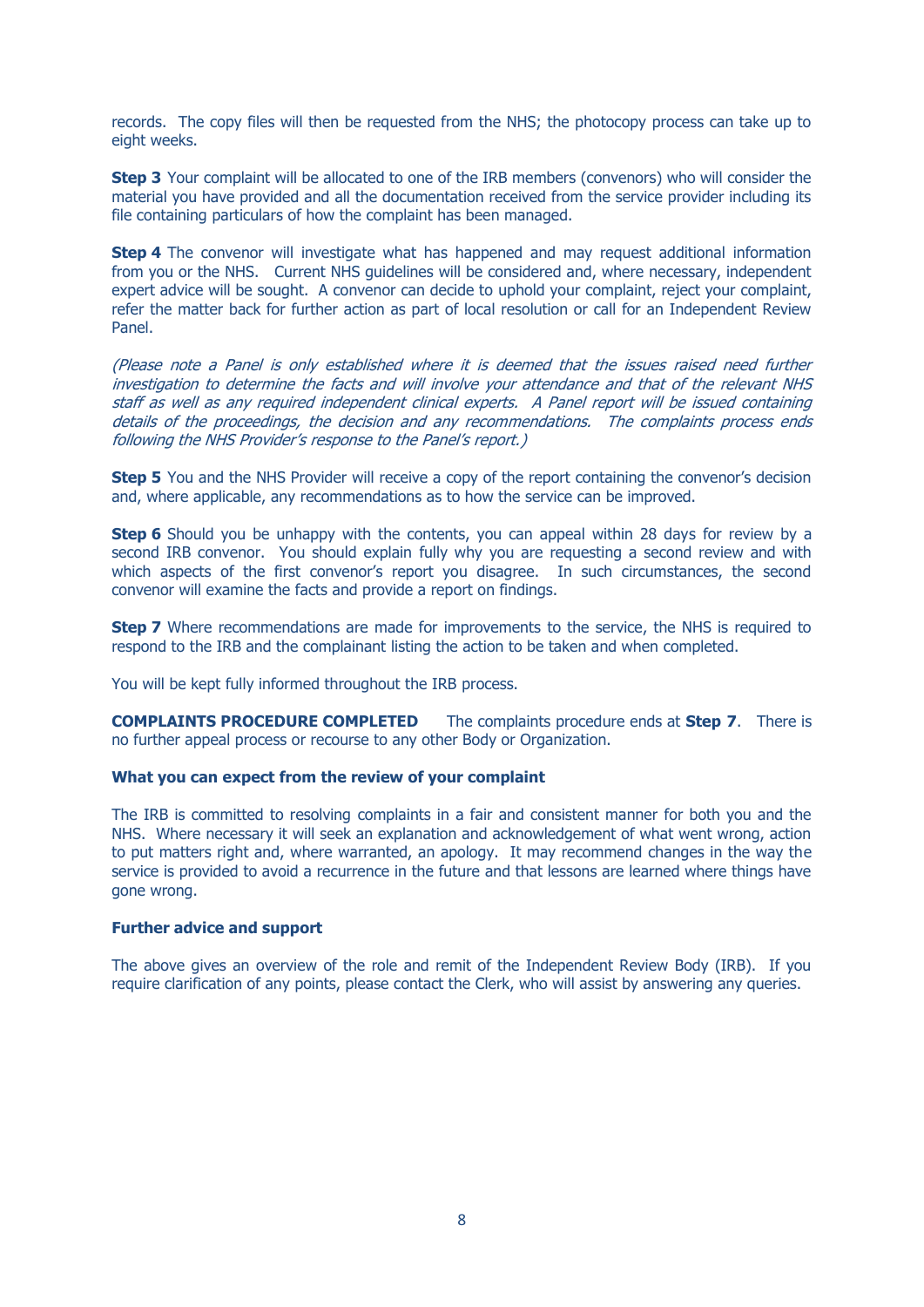**Appendix 2**



# **Status of complaint investigations for the period 1 April 2016 – 31 March 2020**

## **Table interpretation:-**

**'Result'** is not a precise definition but provides some indication of the elements of the complaint that have been upheld by the Convenor. Some of these aspects may have already been resolved during the local resolution process.

**'Recommendations'** can also be made where the content of the complaint is not upheld but it is recognised that improvements are required to the system to ensure a more efficient and improved experience for other patients.

**Shading** has been used to indicate the cases received during each 12 monthly period and includes details of reports issued during 2016-2020 where the complaints had been received prior to 1 April 2016.

| <b>10</b> | Cases received prior to April 2016-31 March 2020 and<br>completed within that period |  |  |  |  |  |
|-----------|--------------------------------------------------------------------------------------|--|--|--|--|--|
| 9         | Complaints received 1 April 2016-31 March 2017                                       |  |  |  |  |  |
| 18        | Complaints received 1 April 2017-31 March 2018                                       |  |  |  |  |  |
| 18        | Complaints received 1 April 2018-31 March 2019                                       |  |  |  |  |  |
| <b>15</b> | Complaints received 1 April 2019-31 March 2020                                       |  |  |  |  |  |

**Note regarding duration of case investigation:** As will be noted from the information below, there is no set period for the completion of an investigation albeit the IRB aims to provide a report as swiftly as possible. The provision of copies of the records, the input required from a convenor to forensically examine what can be many hundreds of pages of those documents, the time taken for responses to be received where a convenor seeks further information from a complainant and/or the service provider, plus consultation where expert clinical advice is required, are amongst the factors which affect the timing of the provision of reports. This is particularly notable where a panel hearing is called and completion can be much extended in as much that arrangements need to be put in process for appointing independent clinical experts (where applicable), and the location of a date then agreed dependent on the availability of all parties involved: the IRB panel, independent clinical experts, complainant(s) and service provider attendees.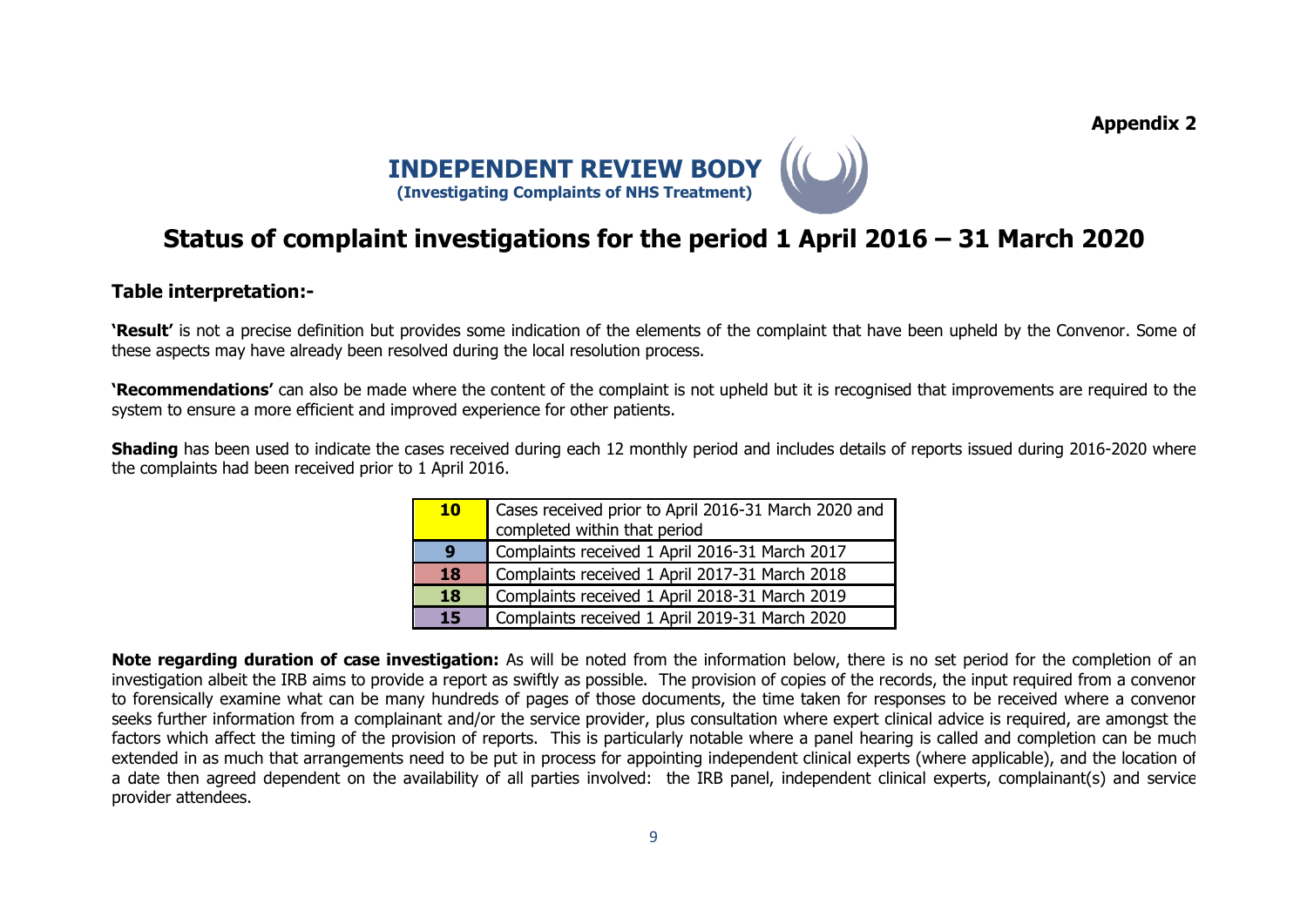| <b>IRB ID</b>           | <b>Commenced</b> | <b>DHSC Division(s)</b>      | Convenor(s)/<br><b>Panel Hearing</b>                 | <b>Report</b><br>issued | <b>Result</b><br>(upheld/<br>not upheld) | Recomm-<br>endations    | <b>Outcome and comments</b><br>as appropriate                                                  |
|-------------------------|------------------|------------------------------|------------------------------------------------------|-------------------------|------------------------------------------|-------------------------|------------------------------------------------------------------------------------------------|
| <b>IRB 120</b>          | 28.10.12         | <b>Noble's Hospital</b>      | <b>Panel Hearing</b>                                 | 17.05.18                | $5$ of $6$<br>upheld                     | 13                      | <b>Extremely involved case.</b>                                                                |
| <b>IRB 140</b>          | 30.05.14         | <b>Noble's Hospital</b>      | <b>Panel Hearing</b>                                 | 27.04.17                | <b>3 of 3</b><br>upheld                  | 3                       |                                                                                                |
| <b>IRB 143</b>          | 22.07.14         | <b>Noble's Hospital</b>      | <b>Panel Hearing</b>                                 | 14.05.16                | $5$ of $5$<br>upheld                     | 7                       |                                                                                                |
| <b>IRB 145</b>          | 25.07.14         | <b>Noble's Hospital</b>      | 1 <sup>st</sup> Convenor                             | 27.04.16                | <b>Upheld</b>                            | $\overline{\mathbf{0}}$ | Hospital had already instigated changes.                                                       |
| <b>IRB 146</b>          | 31,07.14         | <b>Noble's Hospital</b>      | <b>Panel Hearing</b>                                 | 20.12.16                | <b>3 of 3 not</b><br>upheld              | 3                       | 2 recommendations relating private<br>care; one DHSC administration.                           |
| <b>IRB 147</b><br>(159) | 07.08.14         | <b>Mental Health Service</b> | 1 <sup>st</sup> Convenor<br>2 <sup>nd</sup> Convenor | 16.01.15<br>24.01.18    | 3 of 3<br>upheld                         | 5                       |                                                                                                |
| <b>IRB 148</b>          | 28,07.14         | <b>Mental Health Service</b> | 1 <sup>st</sup> Convenor                             | 18.05.16                | 7 <sub>of</sub> 8<br>upheld              | 7                       |                                                                                                |
| <b>IRB 152</b>          | 26.01.15         | <b>Dental Practice</b>       | 1 <sup>st</sup> Convenor                             | 27.10.16                | <b>Upheld</b>                            | 3                       | Recommendations included further local<br>resolution action.                                   |
| <b>IRB 155</b>          | 09.05.15         | <b>Dental Practice</b>       | 1 <sup>st</sup> Convenor                             | 30.11.16                | <b>Not upheld</b>                        |                         |                                                                                                |
| <b>IRB 163</b>          | 15.03.16         | <b>Noble's Hospital</b>      | 1 <sup>st</sup> Convenor<br>2 <sup>nd</sup> Convenor | 31.08.16<br>25.11.16    | <b>Upheld</b>                            | $\overline{\mathbf{2}}$ | Hospital had already taken action.<br>Recommendations in respect of<br>administrative matters. |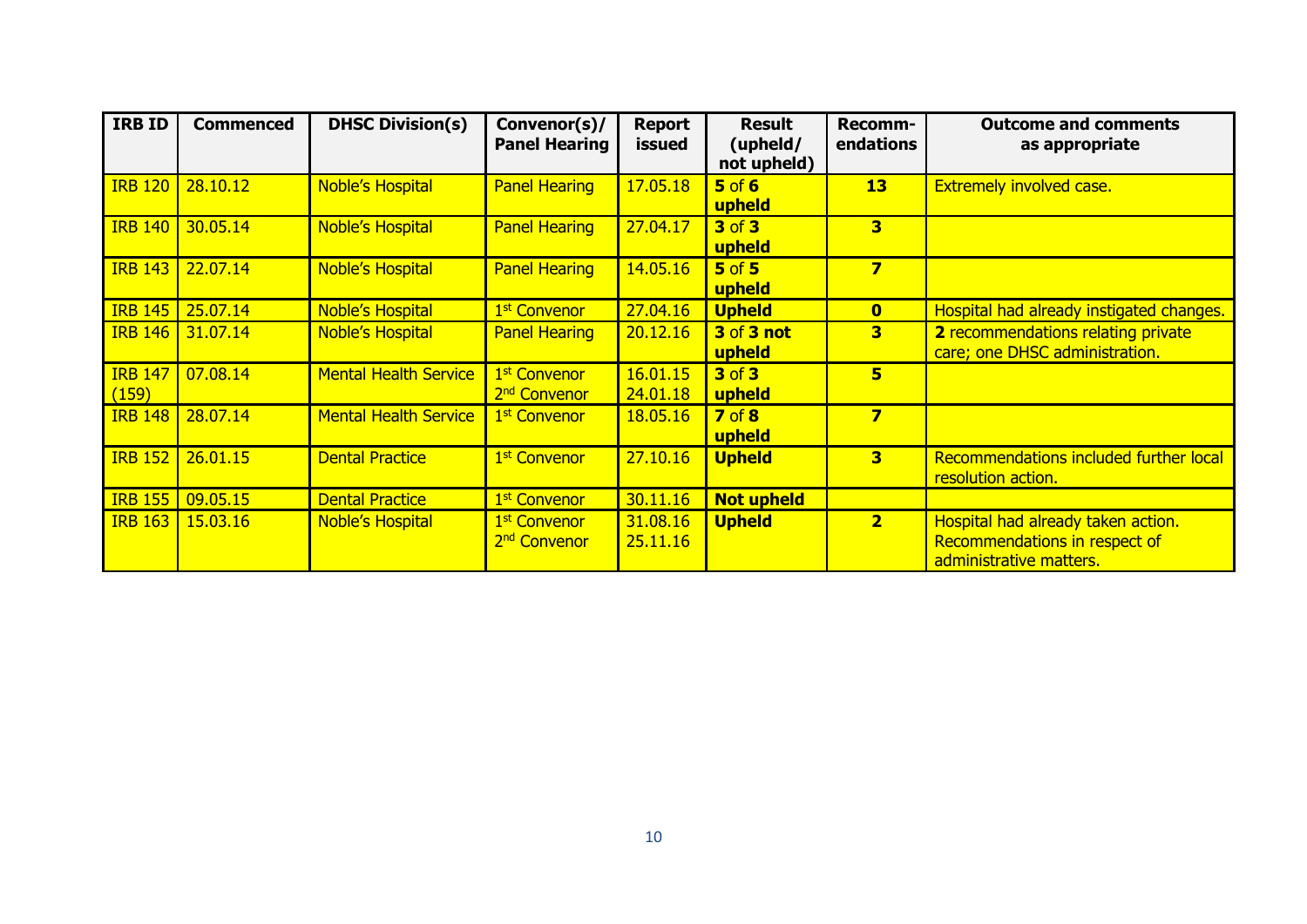| <b>IRB ID</b>  | <b>Commenced</b> | <b>DHSC Division(s)</b>                      | Convenor(s)/<br><b>Panel Hearing</b>                 | <b>Report</b><br>issued | <b>Result</b><br>(upheld/<br>not upheld) | Recomm-<br>endations | <b>Outcome and comments</b><br>as appropriate                                                                                                                                     |
|----------------|------------------|----------------------------------------------|------------------------------------------------------|-------------------------|------------------------------------------|----------------------|-----------------------------------------------------------------------------------------------------------------------------------------------------------------------------------|
| <b>IRB 165</b> | 29.04.16         | Noble's Hospital                             | 1 <sup>st</sup> Convenor                             | 12.10.18                | 4 of 4<br>upheld                         | 6                    |                                                                                                                                                                                   |
| <b>IRB 166</b> | 16.05.16         | Noble's Hospital                             | 1 <sup>st</sup> Convenor                             | 14.09.16                | <b>Upheld</b>                            | 4                    | Hospital had already taken action.<br>Recommendations regarding<br>administrative processes.                                                                                      |
| <b>IRB 167</b> | 31.08.16         | Noble's Hospital                             | 1 <sup>st</sup> Convenor                             |                         |                                          |                      | IRB requested further information from<br>Complainant, not received, review<br>closed.                                                                                            |
| <b>IRB 168</b> | 31.08.16         | <b>DHSC</b>                                  | 1 <sup>st</sup> Convenor                             |                         |                                          |                      | On investigation it appeared the<br>majority of the complaint related to the<br>Department of Education and Social<br>Care; the NHS aspect having been<br>addressed. Case closed. |
| <b>IRB 169</b> | 13.01.17         | Dental Practice/DHSC<br>administrative staff | 1 <sup>st</sup> Convenor                             | 27.04.17                | <b>Not upheld</b>                        |                      | Action taken to address issues during<br>local resolution process.                                                                                                                |
| <b>IRB 170</b> | 02.02.17         | Noble's Hospital                             | 1 <sup>st</sup> Convenor<br>2 <sup>nd</sup> Convenor | 15.01.18<br>27.12.19    | <b>Upheld</b>                            | $\overline{z}$       |                                                                                                                                                                                   |
| <b>IRB171</b>  | 07.02.17         | Hospital                                     | Panel Hearing                                        | 14.10.19                | 3 of 4<br>upheld                         | 9                    |                                                                                                                                                                                   |
| <b>IRB 172</b> | 11.02.17         | <b>MEDS</b>                                  | 1 <sup>st</sup> Convenor                             | 17.03.17                | <b>Upheld</b>                            | 3                    |                                                                                                                                                                                   |
| <b>IRB 173</b> | 13.03.17         | Noble's Hospital                             | 1 <sup>st</sup> Convenor                             |                         |                                          |                      | Investigation delayed as Hospital<br>offered additional local resolution. No<br>further IRB contact from Complainant.                                                             |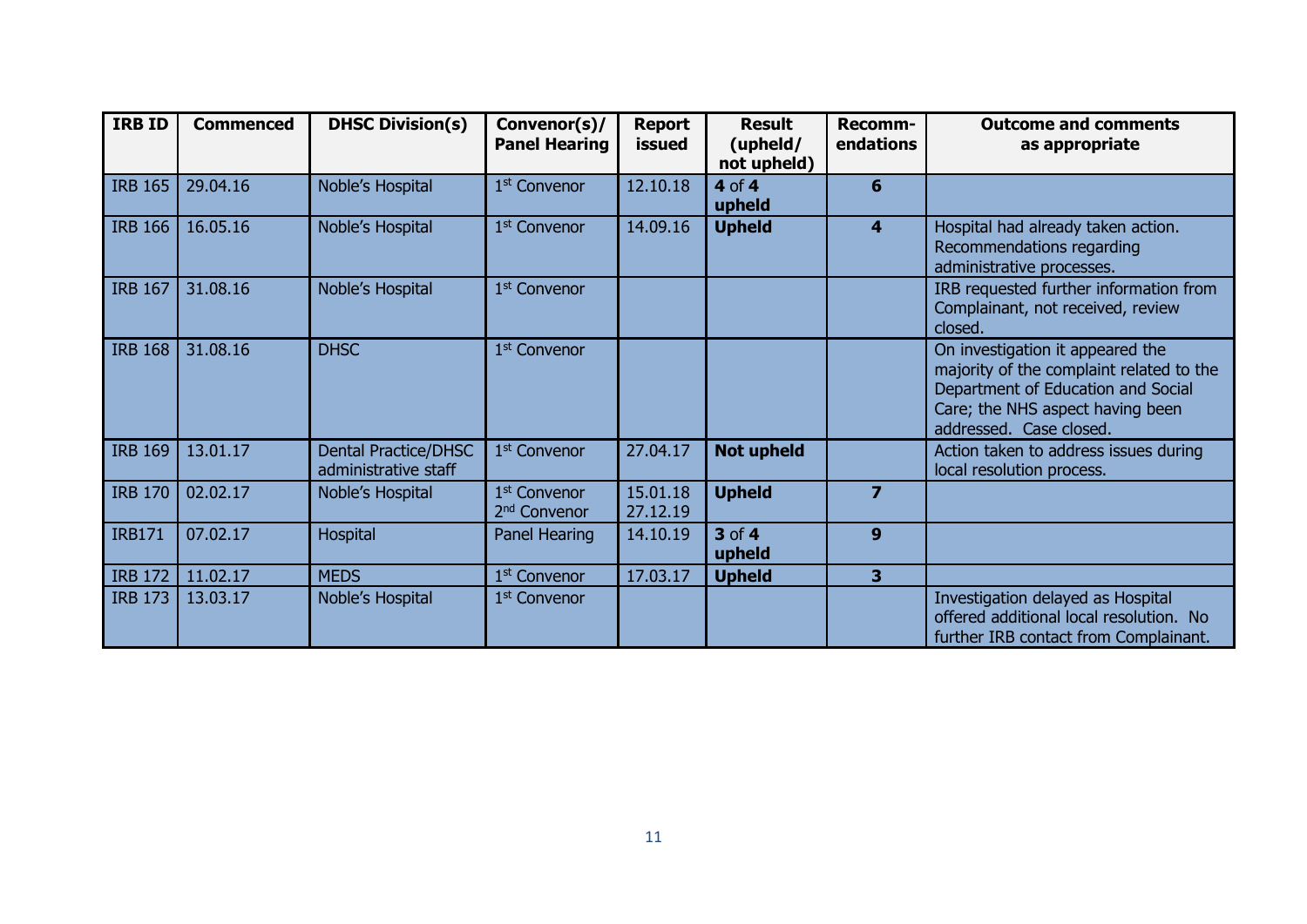| <b>IRB ID</b>  | <b>Commenced</b> | <b>DHSC Division(s)</b>            | Convenor(s)/<br><b>Panel Hearing</b>                 | <b>Report</b><br>issued | <b>Result</b><br>(upheld/not<br>upheld) | Recomm-<br>endations    | <b>Outcome and comments</b><br>as appropriate                                                                                                   |
|----------------|------------------|------------------------------------|------------------------------------------------------|-------------------------|-----------------------------------------|-------------------------|-------------------------------------------------------------------------------------------------------------------------------------------------|
| <b>IRB 174</b> | 26.04.17         | <b>Prison Healthcare</b><br>System | 1 <sup>st</sup> Convenor                             |                         |                                         |                         | Review commenced; then Complainant<br>indicated legal process being undertaken<br>and asked to clarify. No response and<br>advised case closed. |
| <b>IRB 175</b> | 10.05.17         | Noble's Hospital                   | 1 <sup>st</sup> Convenor                             | 18.09.17                |                                         |                         | Referred back for further local resolution.                                                                                                     |
| <b>IRB 176</b> | 18.05.17         | DHSC/Ambulance<br><b>Service</b>   | 1 <sup>st</sup> Convenor                             | 12.07.17                | 2 of 3 upheld                           | 1                       |                                                                                                                                                 |
| <b>IRB 177</b> | 02.11.17         | Noble's Hospital                   | <b>1st Convenor</b><br>2 <sup>nd</sup> Convenor      | 07.04.18<br>03.04.19    | 4 of 13<br>upheld                       | 3                       |                                                                                                                                                 |
| <b>IRB 178</b> | 02.11.17         | Noble's Hospital                   | 1 <sup>st</sup> Convenor                             | 10.01.19                | 6 of 6 upheld                           | 4                       |                                                                                                                                                 |
| <b>IRB 179</b> | 28.11.17         | Noble's Hospital                   | 1 <sup>st</sup> Convenor                             | 28.05.18                | <b>Not upheld</b>                       |                         |                                                                                                                                                 |
| <b>IRB 180</b> | 02.01.18         | Noble's Hospital                   | 1 <sup>st</sup> Convenor                             | 25.09.18                | <b>Not upheld</b>                       |                         | Aspects already addressed during local<br>resolution.                                                                                           |
| <b>IRB 181</b> | 04.01.18.        | Noble's Hospital                   | 1 <sup>st</sup> Convenor                             | 05.03.18                | <b>Not upheld</b>                       | 3                       | Recommendations for patient and family to<br>pursue further support.                                                                            |
| <b>IRB 182</b> | 28.01.18         | Noble's Hospital                   | 1 <sup>st</sup> Convenor                             | 01.09.18                | 3 of 3 upheld                           | 2 <sup>1</sup>          |                                                                                                                                                 |
| <b>IRB 183</b> | 27.01.18         | <b>Dental Practice</b>             | 1 <sup>st</sup> Convenor<br>2 <sup>nd</sup> Convenor | 13.05.18<br>22.09.19    | <b>Not upheld</b>                       |                         |                                                                                                                                                 |
| <b>IRB 184</b> | 13.02.18         | Noble's Hospital                   | 1 <sup>st</sup> Convenor<br>2 <sup>nd</sup> Convenor | 22.04.18<br>24.10.19    | <b>Not upheld</b>                       |                         | Aspects already addressed during local<br>resolution.                                                                                           |
| <b>IRB 185</b> | 06.03.18         | Noble's Hospital                   | 1 <sup>st</sup> Convenor                             | 25.04.19                | 4 of 4 upheld                           | $\overline{\mathbf{4}}$ |                                                                                                                                                 |
| <b>IRB 186</b> | 07.03.18         | DHSC, ? Division                   | 1 <sup>st</sup> Convenor                             |                         |                                         |                         | IRB requested further information from<br>Complainant, not received, advised review<br>closed.                                                  |
| <b>IRB 187</b> | 12.03.18         | Noble's Hospital                   | 1 <sup>st</sup> Convenor                             | 07.01.19                | $2$ of $2$ not<br>upheld                | 3                       | Recommendations concerning Hospital's<br>responses to complaint.                                                                                |
| <b>IRB 188</b> | 14.03.18         | <b>Mental Health Service</b>       | 1 <sup>st</sup> Convenor                             | 29.01.20                | 5 of 9 upheld                           | $6\phantom{1}$          |                                                                                                                                                 |
| <b>IRB 189</b> | 15.03.18         | Noble's Hospital                   | <b>Panel Hearing</b>                                 | 11.03.19                | 5 of 5 upheld                           | 5                       |                                                                                                                                                 |
| <b>IRB 190</b> | 18.03.18         | Noble's Hospital                   | 1 <sup>st</sup> Convenor<br>2 <sup>nd</sup> Convenor | 05.11.19                |                                         |                         | Investigation in progress with 2 <sup>nd</sup> Convenor<br>review.                                                                              |
| <b>IRB 191</b> | 23.03.18         | G.P. Practice                      | 1 <sup>st</sup> Convenor                             | 27.09.18                | 1 of 3 upheld                           |                         |                                                                                                                                                 |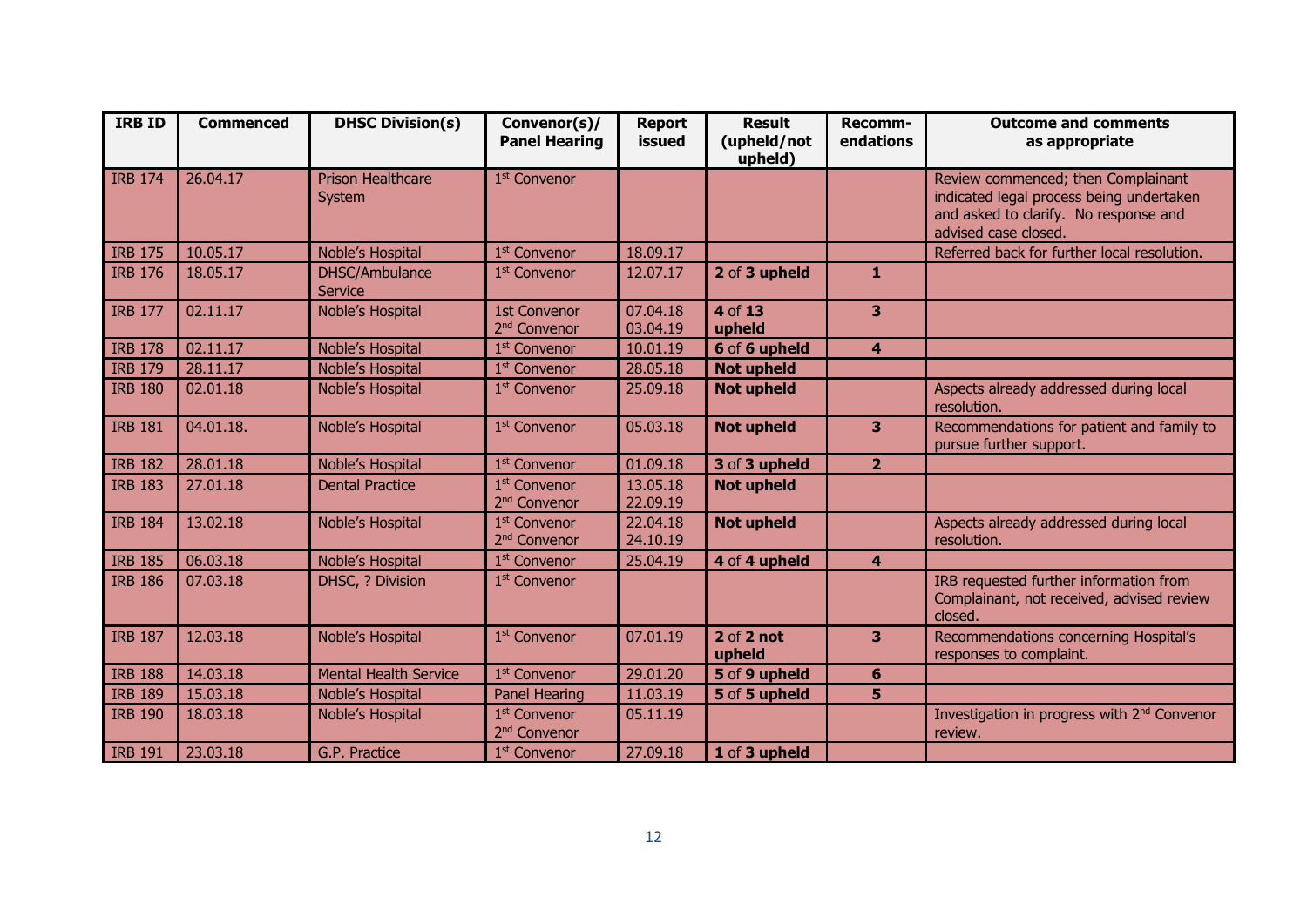| IRB ID         | <b>Commenced</b> | <b>DHSC Division(s)</b>                   | Convenor(s)/<br><b>Panel Hearing</b>                 | <b>Report</b><br>issued | <b>Result</b><br>(upheld/not<br>upheld) | Recomm-<br>endations    | <b>Outcome and comments</b><br>as appropriate                                                               |
|----------------|------------------|-------------------------------------------|------------------------------------------------------|-------------------------|-----------------------------------------|-------------------------|-------------------------------------------------------------------------------------------------------------|
| <b>IRB 192</b> | 03.05.18         | Noble's Hospital                          | 1 <sup>st</sup> Convenor                             | 10.10.18                | <b>Upheld</b>                           | $\overline{2}$          |                                                                                                             |
| <b>IRB 193</b> | 15.05.18         | Noble's Hospital                          | 1 <sup>st</sup> Convenor<br>2 <sup>nd</sup> Convenor | 11.01.19<br>31.07.19    | 3 of 3 not<br>upheld                    | 5                       | Recommendations in respect of<br>administrative arrangements.                                               |
| <b>IRB 194</b> | 28.05.18         | Noble's Hospital                          | 1 <sup>st</sup> Convenor                             |                         |                                         |                         | Complainant subsequently died; response<br>in progress.                                                     |
| <b>IRB 195</b> | 31.05.18         | <b>Prison Healthcare</b><br>System        | 1 <sup>st</sup> Convenor                             | 14.11.18                | <b>Not upheld</b>                       |                         | Addressed during local resolution.                                                                          |
| <b>IRB 196</b> | 23.06.18         | <b>Dental Practice</b>                    | 1 <sup>st</sup> Convenor                             | 20.03.19                | <b>5</b> of 5 not<br>upheld             | $\overline{2}$          | Recommendations in respect of<br>administrative arrangements.                                               |
| <b>IRB 197</b> | 28.07.18         | G.P. Practice                             | 1 <sup>st</sup> Convenor                             | 08.03.19                | <b>Not upheld</b>                       |                         |                                                                                                             |
| <b>IRB 198</b> | 02.08.18         | <b>Mental Health Service</b>              | 1st Convenor<br>2 <sup>nd</sup> Convenor             | 10.04.19<br>12.11.19    | <b>Not upheld</b>                       |                         |                                                                                                             |
| <b>IRB 199</b> | 29.08.18         | Noble's Hospital                          | 1 <sup>st</sup> Convenor                             | 15.01.20                | <b>Upheld</b>                           | $\overline{\mathbf{2}}$ |                                                                                                             |
| <b>IRB 200</b> | 25.09.18         | G.P. Practice                             | 1 <sup>st</sup> Convenor                             | 01.07.19                | <b>Upheld</b>                           | $\overline{\mathbf{3}}$ |                                                                                                             |
| <b>IRB 201</b> | 03.10.18         | Noble's Hospital                          | 1 <sup>st</sup> Convenor<br>2 <sup>nd</sup> Convenor | 07.06.19<br>09.12.19    | 5 of 9 upheld                           | 5                       |                                                                                                             |
| <b>IRB 202</b> | 12.10.18         | Noble's Hospital                          | 1 <sup>st</sup> Convenor                             |                         |                                         |                         | IRB requested further information from<br>Complainant, not received, review closed.                         |
| <b>IRB 203</b> | 12.11.18         | <b>Community Dental</b><br><b>Service</b> | 1 <sup>st</sup> Convenor<br>2 <sup>nd</sup> Convenor | 25.02.19<br>04.11.19    | <b>Not upheld</b>                       | 3                       | Recommendations in respect of<br>administrative arrangements.                                               |
| <b>IRB 204</b> | 20.11.18         | <b>Mental Health Service</b>              | 1 <sup>st</sup> Convenor                             |                         |                                         |                         | Review commenced, the Complainant<br>then indicated legal process being<br>undertaken. Advised case closed. |
| <b>IRB 205</b> | 22.11.18         | <b>Dental Practice</b>                    | 1 <sup>st</sup> Convenor                             | 28.10.19                | <b>Not upheld</b>                       | 3                       | Recommendations in respect of<br>administrative arrangements.                                               |
| <b>IRB 206</b> | 31.12.18         | Noble's Hospital                          | 1 <sup>st</sup> Convenor                             |                         |                                         |                         | Investigation in progress.                                                                                  |
| <b>IRB 207</b> | 21.01.19         | Noble's Hospital                          | 1 <sup>st</sup> Convenor<br>2 <sup>nd</sup> Convenor | 20.08.19                | 2 of 4 upheld                           | 3                       | Recommendations in respect of<br>administrative arrangements.                                               |
| <b>IRB 208</b> | 06.03.19         | Noble's Hospital                          | 1 <sup>st</sup> Convenor                             |                         |                                         |                         | Investigation in progress.                                                                                  |
| <b>IRB 209</b> | 08.03.19         | Noble's Hospital                          | 1 <sup>st</sup> Convenor                             | 16.09.19                | 1 of 3 upheld                           | 3                       |                                                                                                             |